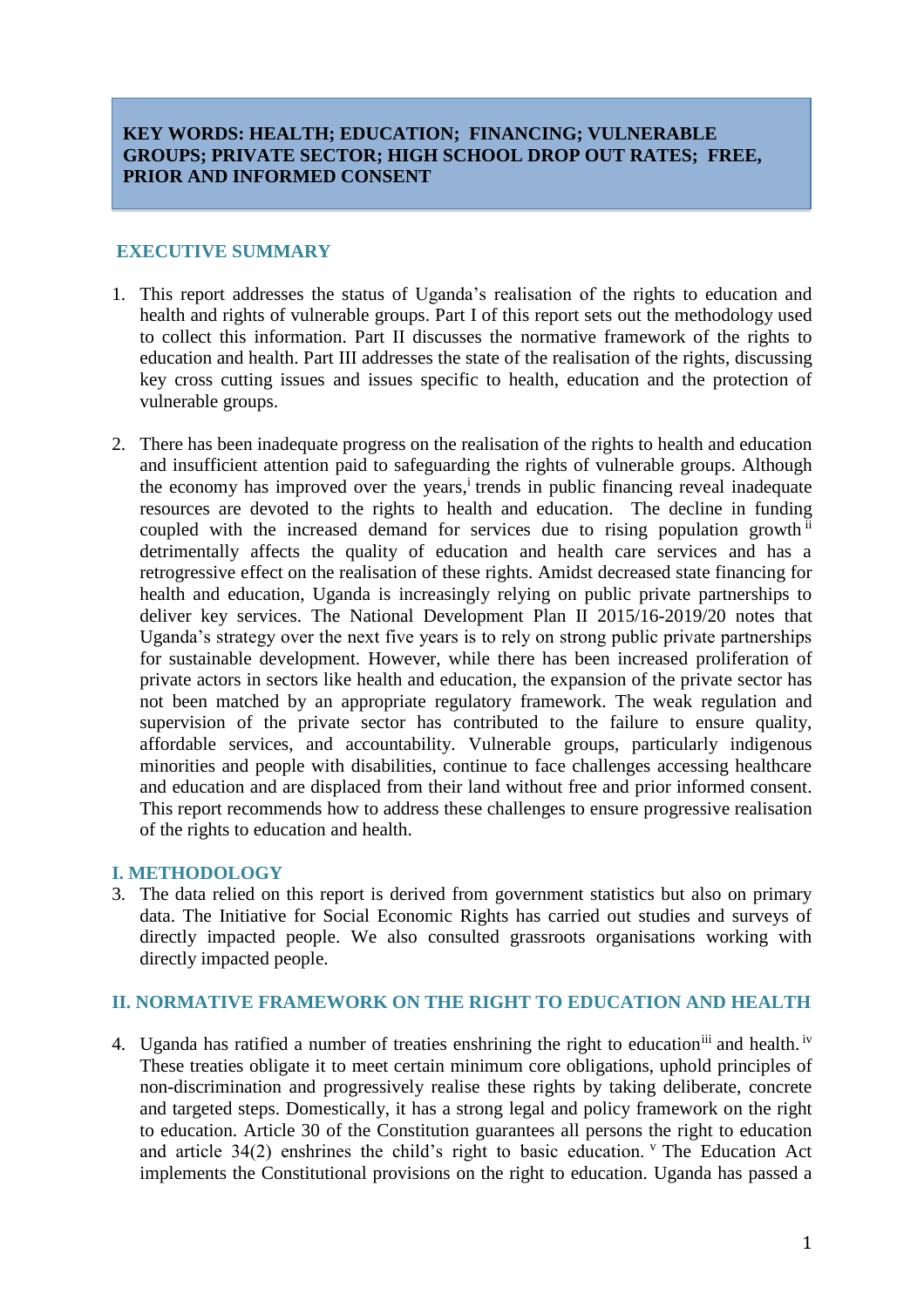number of policies to ensure this right is recognized. These include: the National Development Plan II, 2015/16-2019/20, Vision 2040 and the Education Sector Strategic Investment Plan (2007/2015).

5. The right to health in contrast, lacks an adequate domestic legal framework. It is not enshrined in the Constitution beyond the National Objectives of Uganda's 1995 Constitution, which obligate the State to ensure Ugandans enjoy decent health. Vi The State has, however, passed key policies on the right to health: the National Health Policy 2010-2020; the Health Sector Development Plan 2015/16-2019/20; and the Patient Charter (2009).

**III STATE OF IMPLEMENTATION OF THE RIGHTS TO HEALTH AND EDUCATION: ACHIEVEMENTS, BEST PRACTICES, CHALLENGES, CONSTRAINTS, AND RECOMMENDATIONS**

### *A. Cross Cutting Issues*

## **1. Low Government Investment In Education And Health Impacting Negatively On Quality Of The Services Provided**

#### **i. Education**

- 6. During Uganda's 2011 UPR, Uganda accepted to increase public expenditure on education to increase the quality of education for all.<sup>vii</sup> Trends in public financing of the education sector show that while spending on education has increased in absolute figures from UShs. 968 billion in 2003/4-2010/11, to UShs. 1.283 billion in 2013-2014, it has decreased as a share of GDP to reach  $3.3\%$  (against  $4.2\%$  in  $2003/04$ ).<sup>viii</sup> This figure is far below the internationally accepted standard of 6% of the GDP, reiterated by States and international stakeholders in the recent UNESCO-led Muscat Agreement.<sup>ix</sup> The portion of the national budget set aside for education when inflation is taken into account has actually been declining in real terms from 16.85% to 13.65% over the last four financial years and still falls short of the Education For All (2000) recommended target of 20% of the national budget. <sup>x</sup> Basic education receives even less. Capitation grants, which replaced revenue lost by schools when school fees for state schools were abolished as part of Universal Primary Education, are currently 10,000USH,<sup>xi</sup> which is less than three dollars per child per year without adjusting for inflation.
- 7. A 2014 interagency report done with the Ministry of Education and Sports attributed the inadequacies in public education to low government investment in education.<sup>xii</sup> Despite the increase in the numbers of children going to school, the comprehension and pass rate is still very low. Children are completing school without the basic and necessary competencies.<sup>xiii</sup> Only one out of every ten children assessed in primary 3 was able to read primary 2 level stories and correctly solve primary 2 level numeracy questions up to division level.<sup>xiv</sup> Overall, only 3 out of 10 (27.6%) children assessed in primary 1 up to primary 7 were able to read a primary 2 level story.<sup>xv</sup>
- 8. The quality of education in Uganda is affected by several factors that could be addressed by increased financing including very high Teacher to Pupil Ratios, poor infrastructure in schools, lack of meals in many schools, and low motivation for teachers. A survey by the Initiative for Social Economic Rights in Apac District in North Eastern Uganda found a 1:122 Teacher to Pupil Ratios in Alwala Primary School and 1:120 at Amocal primary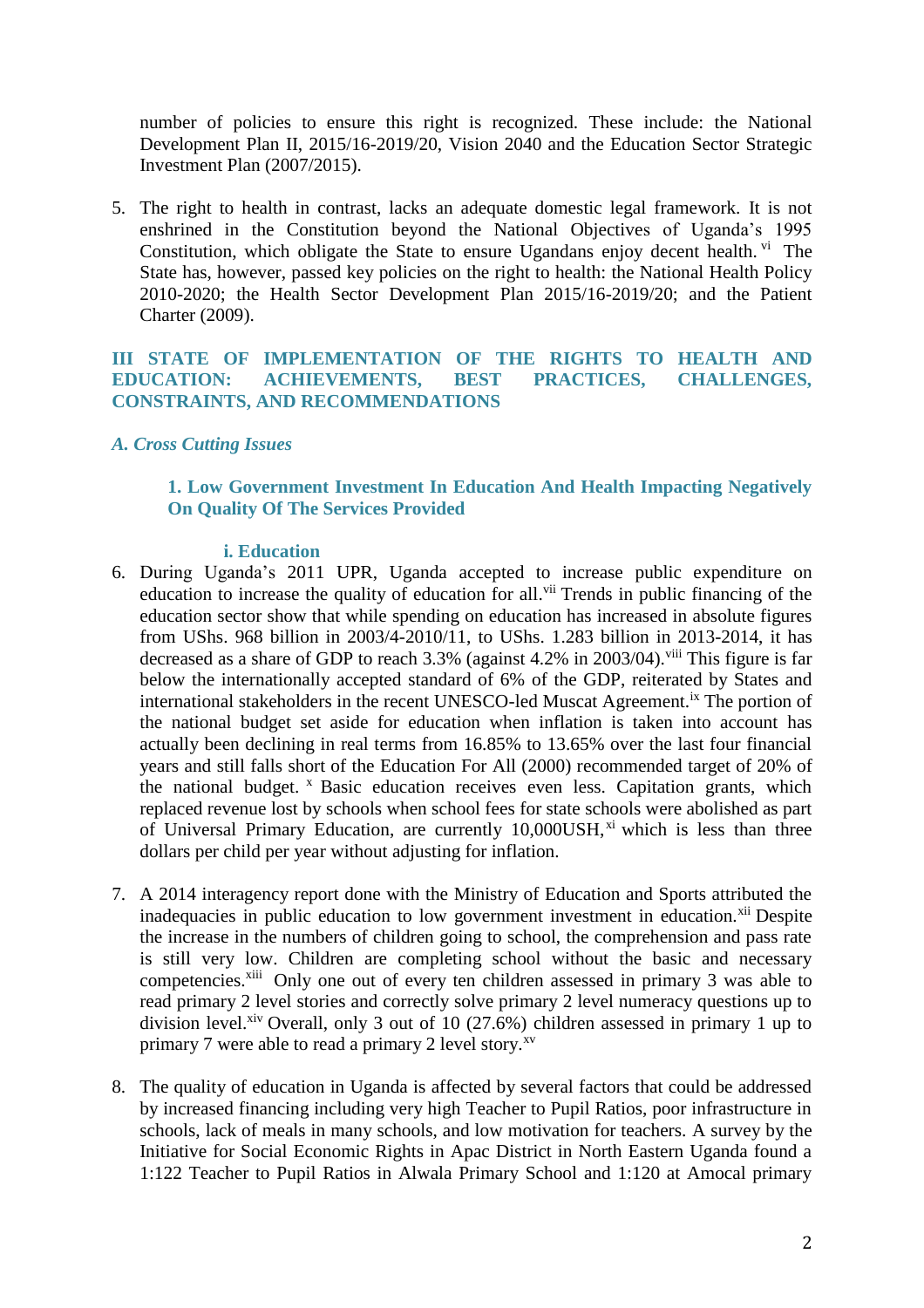School.<sup>xvi</sup> The survey also found acute shortage of furniture with many pupils sitting on the floor. For example Awir Primary school with a student population of 1584 pupils has only 70 desks; Abalokweri Primary School with a student population of 1196 only has 150 desks each sitting 3 pupils.<sup>xvii</sup> According to the Ministry of Education and Sports Ministerial Policy Statement for FY2014/15, the national classroom deficit stood at 39,788. Many pupils study and write exams on the school compound under trees.

## **9. Recommendation: Increase financial investment in the public education sector, and match as a minimum the international target of 6% of GDP or allocate 20% of the national budget to education.**

#### **ii. Health**

- 10. Uganda has also been experiencing declining investment in the health sector over the years despite a recommendation made during Uganda's 2011 UPR to increase financing for health in line with the 15% of the national budget Abuja declaration target.<sup>xviii</sup> For the FY 2015/2016, the total sector budget reduced from Ushs 1,282.473 bn in 2014/2015, to Ushs 999.45 bn. The 2016/2017 budget shows that the health sector is only allocated 8.5% of the national budget. The 2015/16 – 2019/20 Health Sector Development Plan shows that Government will be the least contributor to the plan, contributing 27%, while 36% will be contributed by bilateral partners, 7% multi-lateral partners and 30% being private contribution.<sup>xix</sup>
- 11. The limited funding for health affects the quality of health services provided and can lead to discrimination since the poor and vulnerable will not be able to access healthcare. Currently, the essential package of health services is underfunded, leading to stock-outs of essential medicines and low quality of healthcare. According to the Annual Health Sector Performance Report 2014/15, the sector did not meet most of its targets for the year, while there was a decline in some of them. For example in 2014/15, the Under 5 mortality rate was 69 per 1000 live births, and fell short of the target 56 per 1000 live births.<sup>xx</sup> The sector is unlikely to achieve its targets for the maternal mortality ratio.<sup>xxi</sup> Mothers remain at high risk of untimely death due to health delivery system issues, the inadequacy and unavailability of services.<sup>xxii</sup> Health workers are not yet working in the required numbers in rural districts with some districts staffing below 50%, which makes it difficult for them to provide the minimum health care package.<sup>xxiii</sup> Households risk further impoverishment due to informal fees in the public sector or formal fees in the private sector.<sup>xxiv</sup>

## **12. Recommendation: Progressively increase health financing to reach 15% of the national budget and ensure effective utilization of available resources.**

**2. Expansion Of The Private Sector In Education And Health Service Provision, With Limited Regulation And Oversight, Impacts Quality and Access for vulnerable groups**

13. The National Development Plan II 2015/16-2019/20 notes that Uganda's strategy over the next five years is to rely on strong public private partnerships for sustainable development. The health and education sector are no exception.

## **i. Education**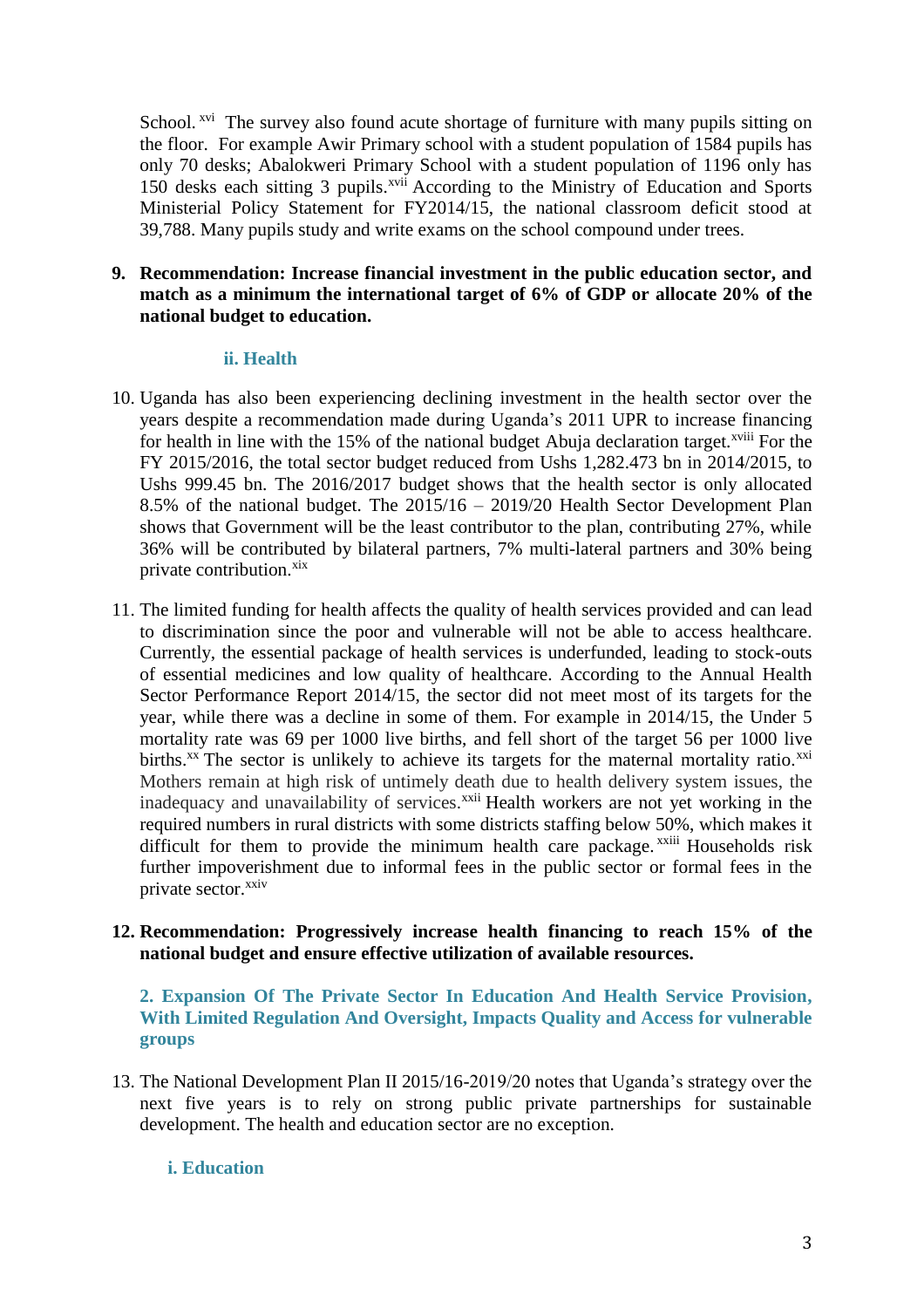- 14. Currently, 27% of schools at primary level and 66% of schools at secondary level are private. xxv As of 2013, private school enrolment as a percentage of total enrolment was 16.2% and 51.0% at primary and secondary levels respectively. xxvi Out of the 1820 schools implementing the Universal Secondary Education (USE) scheme, 943 (52%) are government aided, while 852 (48%) are private institutions operating under Public Private Partnerships (PPP) arrangements. *xxvii* The private sector has grown much faster than anticipated and is driven by market forces, and it is only now that government is trying to catch up with its expansion.
- 15. While international human rights law recognises the freedom to establish private educational institutions,<sup>xxviii</sup> it obligates the State to regulate private providers, monitor and evaluate their compliance with educational outcomes and the minimum education standards set by the State.<sup>xxix</sup> Currently, the private sector in education is regulated by the Education (Pre-Primary, Primary and Post-Primary) Act (2008) but it is only recently in 2014 that the Ministry of Education issued guidelines to give effect to the Act.<sup>xxx</sup> Gaps remain in terms of quality control, and protecting families from exploitation by private schools. The 2012/2013 Education and Sports Sector Annual Report indicates that there is no clear policy on quality assessment at all education levels, and there are inadequate school inspection services in the country. xxxi The Private Schools and Institutions department, charged with the overall coordination, regulation, policy formulation and guidance on all matters regarding private schools, only monitors 50 schools, which amounts to 200 schools per year out of the 4000 private schools.<sup>xxxii</sup> Existing policies and regulations on private schools have not been implemented. The weak regulation and supervision of the private sector in education has contributed to the failure to ensure quality, affordable services, and accountability and resulted in discrimination against children from poor backgrounds. A survey by the Initiative for Social Economic Rights found private schools charge fees that make them inaccessible to the poor. *xxxiii* Our research indicates that unregulated privatization of education has a negative impact on the education of girls who are often left out when high fees force parents to choose who to educate.<sup>xxxiv</sup>

## **16. Recommendation: Private education providers should be adequately regulated, both in law and in practice, with adequate inspection and effective accountability mechanisms.**

#### **ii. Health**

- 17. The health sector is also experiencing expansion of a diverse private sector comprising of Private Not For Profit health providers (PNFP), Private Health Practitioners (PHP) and Traditional and Complimentary Medicine Practitioners (TCMP) with limited regulation and oversight. Private Health Practitioners own 93% of all Health Centre IVs in Uganda,<sup>xxxv</sup> while the Private Not For Profit sub-sector currently operates 40% of all hospitals and 20% of all lower-level health centres. The government has also encouraged the growth of the for-profit health sector by allowing health workers in public facilities to moonlight in private clinics, and it has been found that 50% of the doctors working in the private sector also work in the government sector.<sup>xxxvi</sup>
- 18. Despite the increased focus on public private partnerships, there is poor reporting and non-inclusion of data from private sector hospitals and clinics in the National Health Management Information System. The low reporting rates from the private sector limits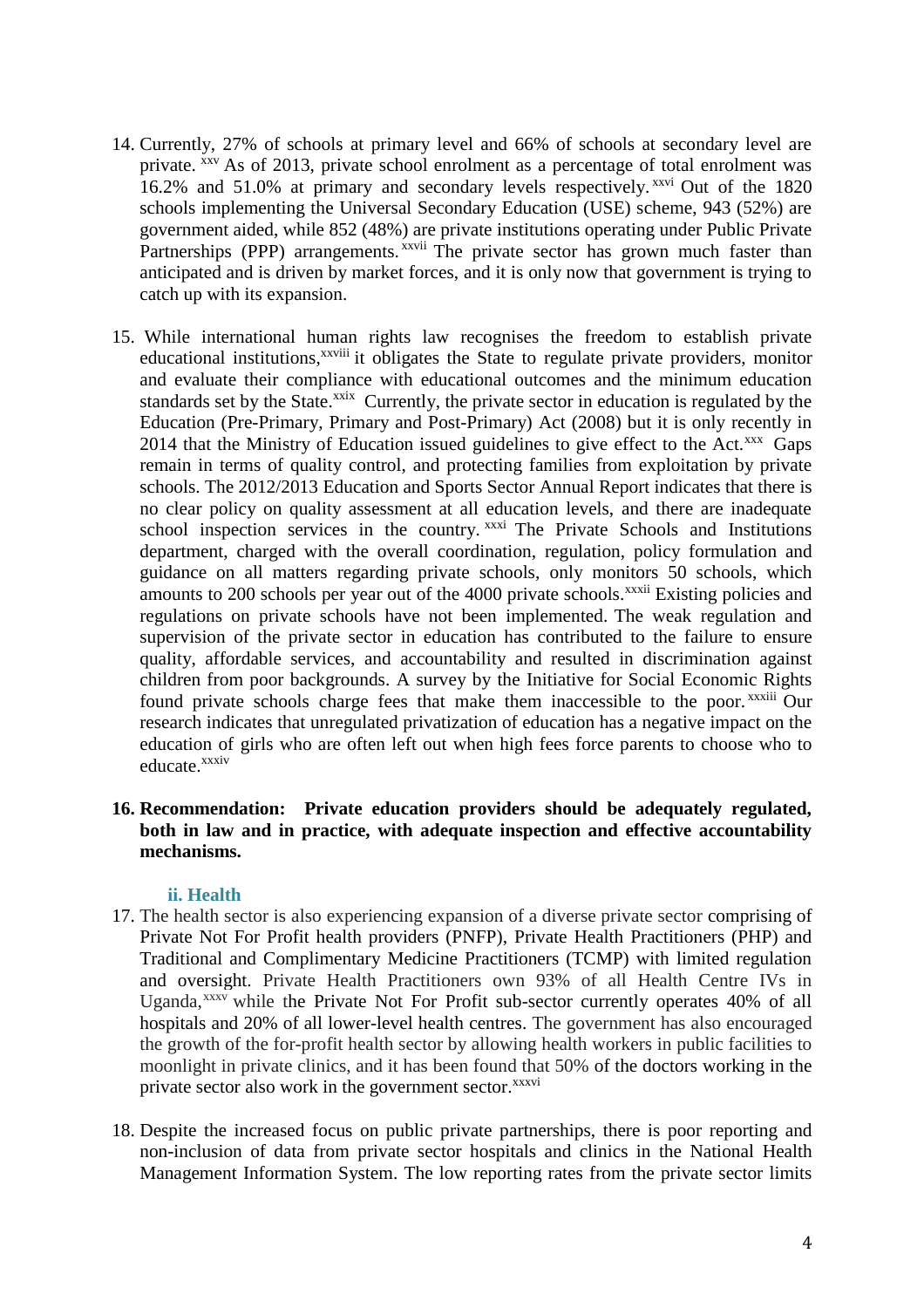the ability to appropriately monitor overall sector outcome performance. The health sector has also acknowledged that there are a number of individuals, often without formal health training, engaged in treatment of patients and illegal sale of drugs.<sup>xxxvii</sup> Yet Uganda has an obligation to protect third parties from interfering with the right to health and this includes adopting legislation and monitoring mechanisms to regulate the private sector. Evidence suggests that if monitored, the private sector can play a key role in the realisation of the right to health.

19. **Recommendations: The state should strengthen policies, regulatory frameworks and laws and improve their enforcement by creating an oversight body for private health care providers in the country.** 

## **3. The Rights of Vulnerable Groups Are Not Safeguarded i. Vulnerable Groups Face Challenges Accessing Healthcare And Education**

- 20. During Uganda's 2011 UPR, the State agreed to improve access for Persons With Disabilities (PWDs) to education and health care<sup>xxxviii</sup> and to safeguard the rights of the Batwa.<sup>xxxix</sup> Vulnerable and marginalized groups are not equally benefiting from public education and health services, particularly PWDs and ethnic minorities like the Batwa. In 2013, only 8 Batwa children sat for Uganda National Examination Board exams at different levels.<sup>xl</sup> While the national enrolment level for Universal Primary Education is 94% and 91% for boys,<sup>xli</sup> only 10% of the hearing impaired children are enrolled for UPE.<sup>xlii</sup> Health facilities do not provide reasonable accommodations for PWDs.<sup>xliii</sup>
- **21. Recommendation**: **The state should come up with a framework to give effect to the human rights based approach to service delivery as articulated under the National Development Plan by among other things ensuring equal access to social services by all people in Uganda with a specific focus on vulnerable groups.**

**ii. Continued Violation Of The Right To Self Determination For Indigenous Communities**

- 22. During Uganda's UPR in 2011, Uganda received recommendations to pursue accommodative dialogue with indigenous communities and to ensure their rights are safeguarded.<sup>xliv</sup> Despite this, indigenous communities continue to be displaced from their ancestral land when natural resources are discovered. Thee free and informed consent of indigenous groups in Karamoja<sup>xlv</sup> was not sought before mining companies like East African Mining exploited their land. Interviews with mining communities in Moroto indicate that the community was not consulted before their land was given to companies mining limestone.<sup>xlvi</sup> The government of Uganda is obligated under international law to consult and cooperate with indigenous communities and receive their free, prior and informed consent before developing and exploiting their natural resources.<sup>xlvii</sup>
- **23. Recommendation: The government should ensure the participation and engagement of indigenous communities by drafting guidelines and putting in place monitoring mechanisms to ensure parties seeking to exploit natural resources of indigenous communities seek their free, prior and informed consent and entering into revenue sharing mechanisms for natural resources owned by indigenous communities.**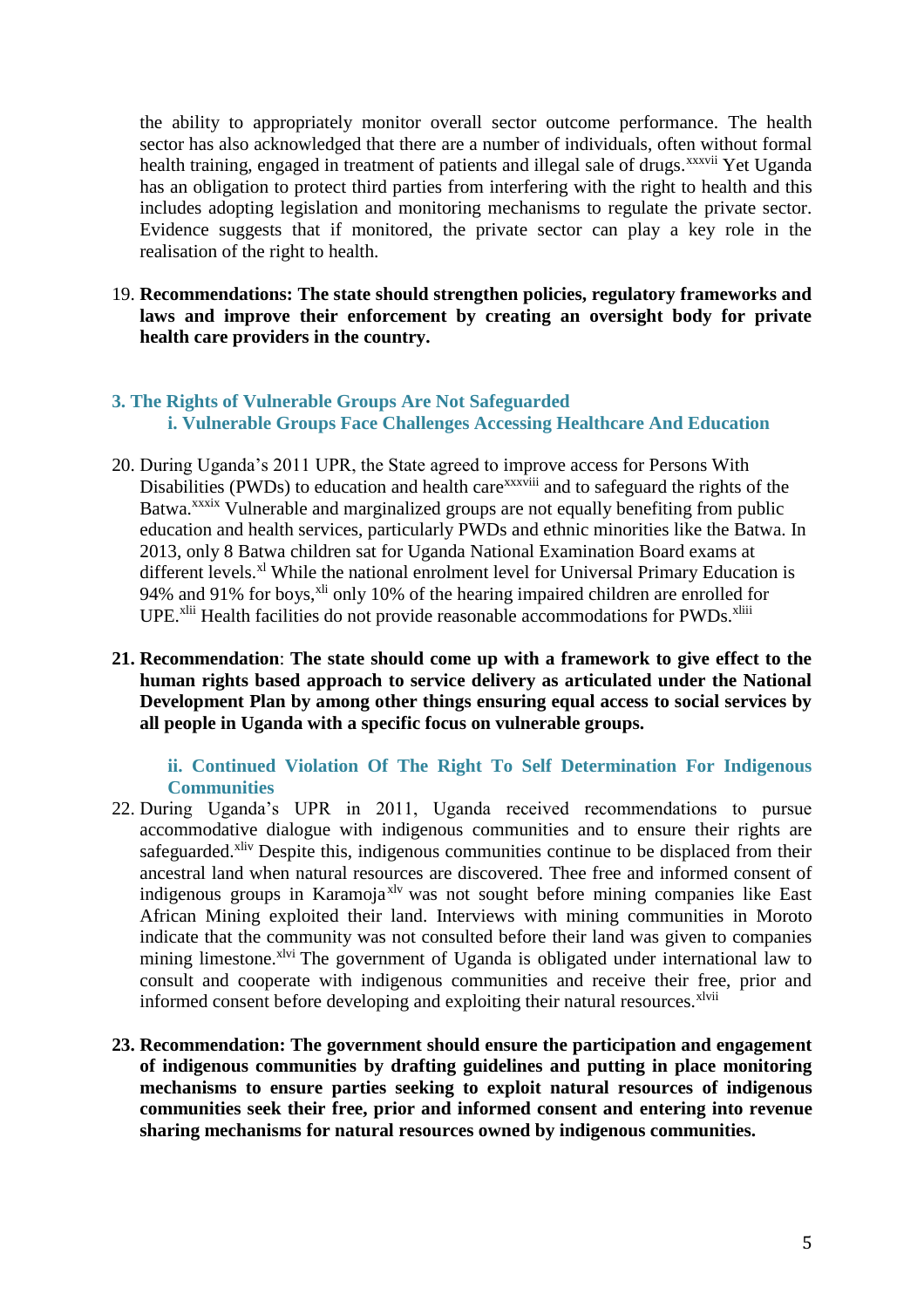## *B. Right Specific Challenges* **1. Right to Education i. High Drop Out and Non-enrolment rates Particularly for Vulnerable Groups**

- **24.** As a result of drop out and non-completion rates, many children are leaving school without acquiring basic literacy, numeracy and life skills while a significant number of children of school going age have never enrolled in school at all. Only 33% of enrolled children complete primary education, and 11% of children aged 7 to 15 have never been to class at all. xlviii An analysis of students who drop out reveals they constitute socially excluded groups like girls, children with disabilities, those affected by conflict or natural disaster, rural and urban poor, children from pastoralist populations, religious and ethnic minorities, child workers and migrant children.<sup>xlix</sup>
- **25. Recommendation: The State should come up with an Action Plan for ensuring school completion of at least basic education for all children in Uganda regardless of social status.**

### **2. Right to Health**

**i. Lack Of A Comprehensive Health Insurance Scheme Disproportionately Affects The Poor**

- **26.** During Uganda's 2011 UPR, Uganda was urged to put in place a health insurance scheme for the poor.<sup>1</sup> Cost remains one of the barriers to accessing health care in Uganda. Households spend 37% of their budget on out of pocket costs for healthcare, <sup>li</sup> risking household impoverishment. This exceeds the WHO recommended maximum 20% out of pocket expenditure and disproportionately affects the poor and vulnerable groups like people with disabilities. Yet equity in health requires that poor households are not disproportionately burdened with out of pocket health expenses.
- **27.** The government has designed a national health insurance scheme but it is yet to receive a certificate of financial implication from the Ministry of Finance, which is needed before the bill is tabled before Parliament. The draft bill is also unclear about when the poor, people with disabilities and people working in the informal sector will be covered.
- **28. Recommendation: Pass a national health insurance scheme that pays adequate attention to the needs of the poor, people with disabilities, the elderly and other vulnerable groups.**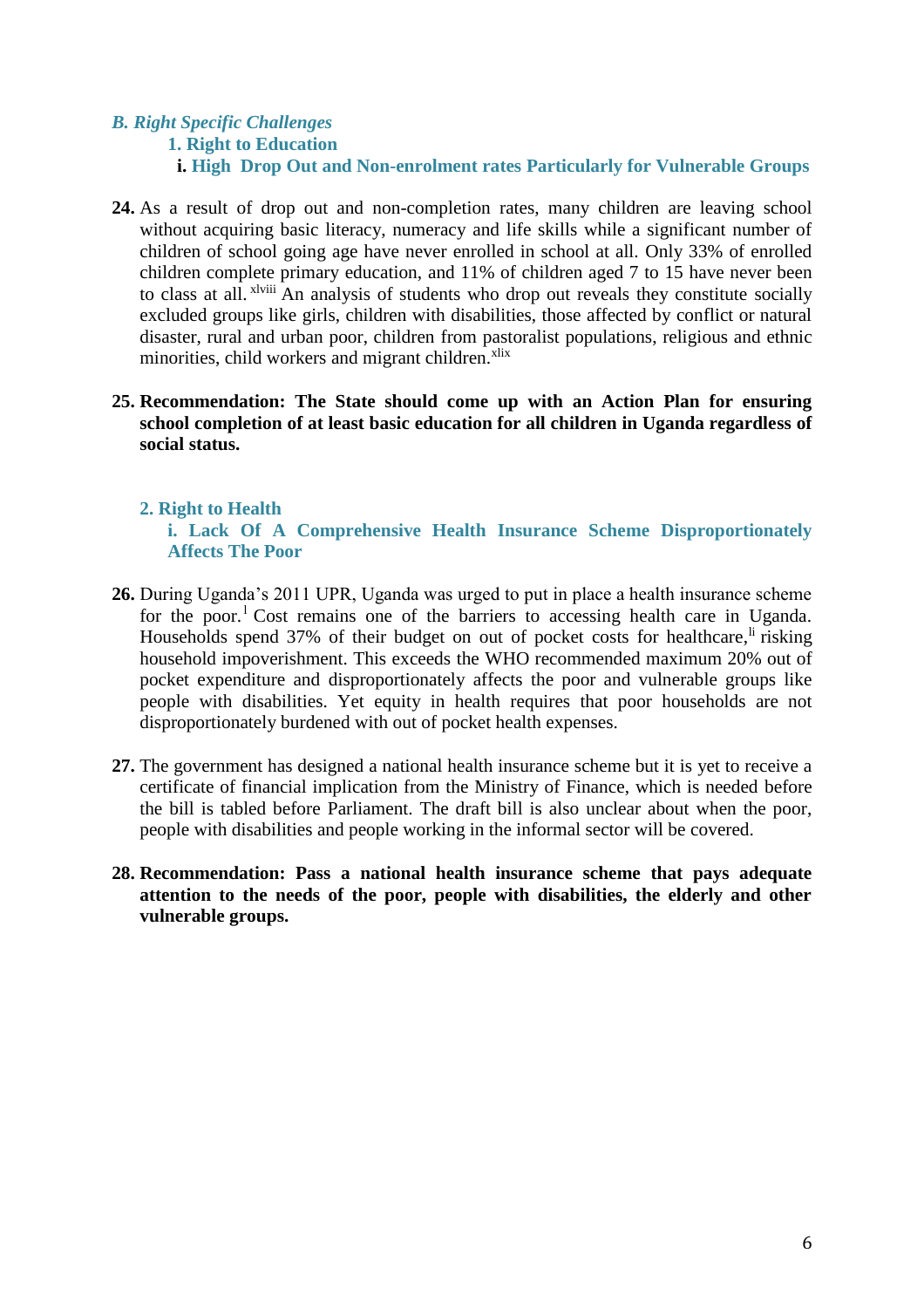## **ENDNOTES**

 $\overline{a}$ <sup>i</sup> In FY 2014/15, the real GDP at market prices grew by 5%. Uganda Bureau of Statistics Abstract (October 2015) at page 73.

ii Uganda's population growth rate is 3.03 percent. Uganda Bureau of Statistics Abstract (October 2015) at page viii.

iii Article 26 of the Universal Declaration of Human Rights (1948); article 5 of the United Nations Economic Social and Cultural Organisation (UNESCO) Convention against Discrimination in Education (1960); articles 13 &14 of the International Covenant on Economic, Social and Cultural Rights (1966); articles 28 & 29 of the Convention on the Rights of the Child (1989); article 10 of the Convention on the Elimination of All forms of Discrimination against Women (1979); article 17 of the African Charter on Human and Peoples' Rights(1981); article 11 of the African Charter on the Rights and Welfare of the Child(1999).

iv Article 25 of the Universal Declaration of Human Rights (1948); article 12 of the International Covenant on Economic, Social and Cultural Rights (1966); article 16 of the African Charter on Human and Peoples' Rights(1981).

<sup>vi</sup> See National objectives XIV (b), and XXII (a, b  $\&$  c) of the 1995 Constitution of Uganda. They obligate the State to: "(a) Take appropriate steps to encourage people to grow and store adequate food; (b) Establish national food reserves; and (c) Encourage and promote proper nutrition through mass education and other appropriate means in order to build a healthy State."

vii Recommendation 111.96 states "Increase Public Expenditure on education and undertake additional efforts to improve the functioning of the education system, in order to ensure quality education for all children."

viii Analysis based on Ministry of Education and Sports Ministerial Policy Statements and Budget Framework Papers

ix Muscat Agreement, May 2014, available on

http://www.uis.unesco.org/Education/Documents/muscatagreement-2014.pdf.

x It was 16.85% in fiscal year 2010/11, 15% in 2011/12, 14.61% in 2012/13 and 13.65% in 2013/14.

xi National Budget Framework Paper for the financial year 2016/2017.

<sup>xii</sup> Ministry of Education and Sports, in collaboration with UNICEF, Eriks, Save the children, UNHCR and Stromme Foundation, Out of School Children Study in Uganda, (March 2014) p. 9.

xiii UWEZO Report (2012): Are our children learning? Annual learning assessment report xiv UWEZO Report (2012): Are our children learning? Annual learning assessment report,p. 10

<sup>xvi</sup> Interview held by ISER with Apac district Local council V/ Secretary for social services on the 11/07/2014.

xviiFindings by ISER during a monitoring visit to schools in Apac district in July, 2014. xviii Recommendations 112.41 in the United Nations General Assembly, Report of the Working Group, A/HRC/19/16 (22 December 2011) .

xix National Health Sector Development Plan 2015/16-2019/20

xx Ministry of Health, Uganda *Annual Health Sector Performance Report,* 2014/2015 at page 6.

xxi Ministry of Health, Uganda *Annual Health Sector Performance Report,* 2014/2015 at page 4.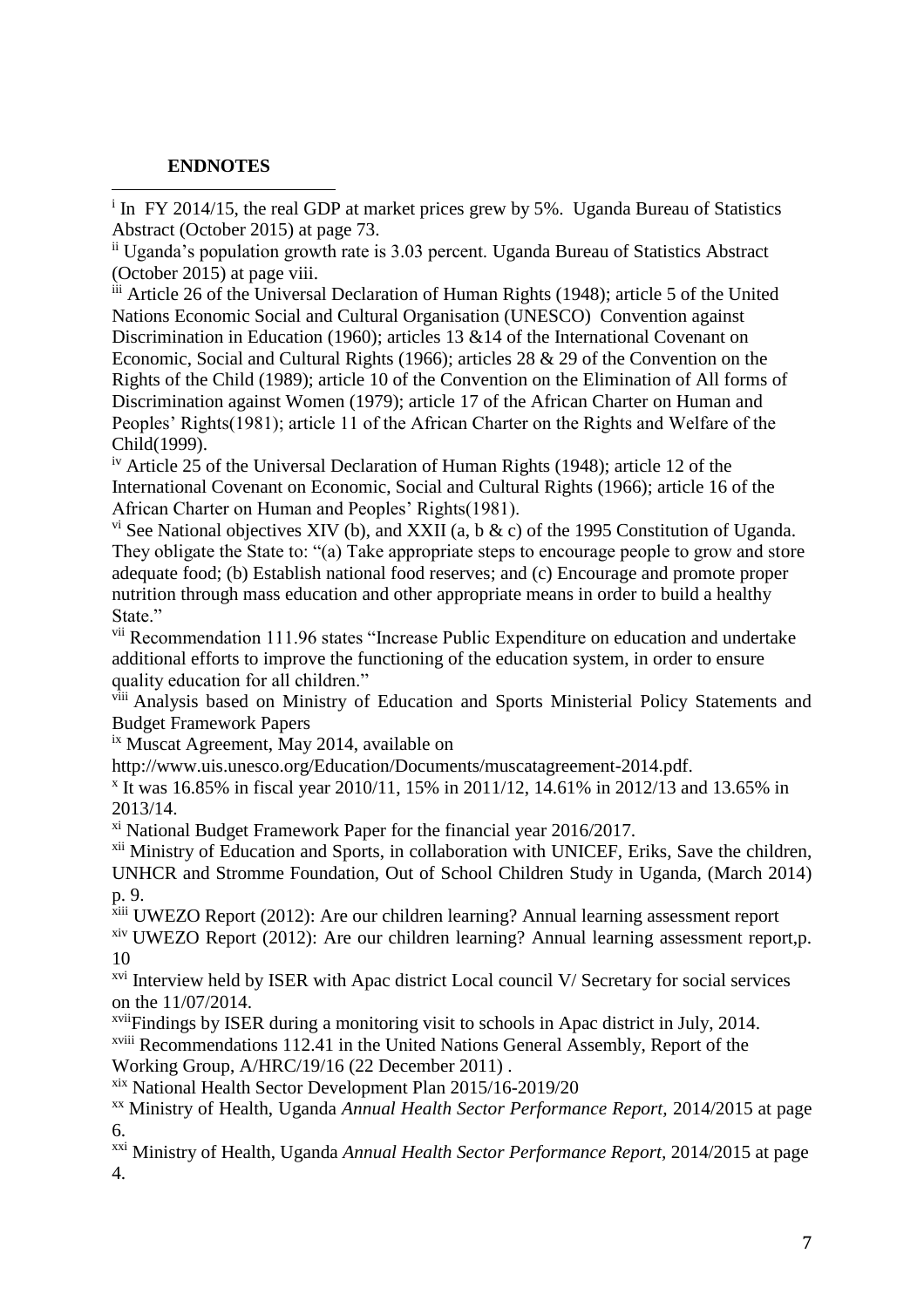$\overline{a}$ xxii Ministry of Health, Uganda, *Annual Health Sector Performance Report, Financial Year 2014/2015* at page 5.

xxiii Ministry of Health, Uganda, *Annual Health Sector Performance Report, Financial Year 2014/2015* at page 16.

xxiv Ministry of Health, Health Systems 20/20, and Makerere University School of Public Health, *Uganda Health System Assessment 2011* (April 2012) Kampala, Uganda and Bethesda, MD: Health Systems 20/20 project, Abt Associates Inc.

xxv Ministry of Education and Sports Department of Private Schools and Institutions, available at

http://www.education.go.ug/data/smenu/50/Private%20Schools%20and%20Institutions.htm (accessed 21 March 2016).

 $x$ <sup>xxvi</sup> Ministry of Education and Sports Sector Fact Sheet 2002 – 2012.

xxvii Ministry of Education and Sports USE - UPOLET Head Count Database as of 21st May, 2014.

xxx Ministry of Education and Sports, Guidelines for Establishment, Licensing, Registration and Classification of Private Schools/Institutions in Uganda (2014).

xxxi 2012/2013 Education and Sports Sector Annual Report (ESSAPR).

xxxii Interview with official from the Ministry of Education.

xxxiii Findings from the Initiative for Social Economic Rights Right to Education Monitoring Work in 2014.

xxxiv Research conducted by Initiative for Social Economic Rights on Privatisation in Education in Uganda (2014).

xxxv SWECARE Foundation, Uganda Health Sector and Partnership Opportunities Report, 2013, p.30

xxxvi SWECARE Foundation, Uganda Health Sector and Partnership Opportunities Report, 2013, p.31.

xxxvii Health Sector Development Plan 2015/2016 – 2019/2020.

xxxviii Recommendations 111.33; 111.34 in the United Nations General Assembly, Report of the Working Group, A/HRC/19/16 (22 December 2011)

xxxix Recommendation 111.100 in the United Nations General Assembly, Report of the Working Group, A/HRC/19/16 (22 December 2011)<br><sup>xl</sup> United Organisation for Batwa Develop

Organisation for Batwa Development in Uganda, Available at <http://uobdu.wordpress.com/read-our-blog/page/2/>accessed on 20/06/2014

xli *Keeping Children Alive, Safe, Learning:* UNICEF Uganda Fast Facts 2012.

xlii Initiative for Social Economic Rights, *Reasonable Accommodation for Deaf/Hard of Hearing Children in Uganda's Education System:* ISER Policy Advocacy Brief No. 2, 201 xliii National Development Plan II 2015/16-2019/20 at page 70.

xliv Recommendations 111.99; 111.100

xlv World directory of Minorities and Indigenous Peoples, "Karamojong and Related Groups," 2005, http://www.minorityrights.org/5032/uganda/karamojong-and-relatedgroups.html

xlvi Interviews by the Initiative for Social Economic Rights and Uganda Consortium for Corporate Accountability with three mining communities in Moroto carried out in March 2016.

xlvii United Nations Declaration on the Rights of Indigenous Peoples(UNDRIP), art. 32(2); International Labour Organisation (ILO) Convention No. 169 on Indigenous and Tribal Peoples. Although Uganda was absent for the voting of the UNDRIP, it ratified the ILO. *See also* UN Committee on the Elimination of Racial Discrimination (CERD), CERD General Recommendation XXIII (Indigenous Peoples), August 18, 1997, at paras 4(d) and 5.